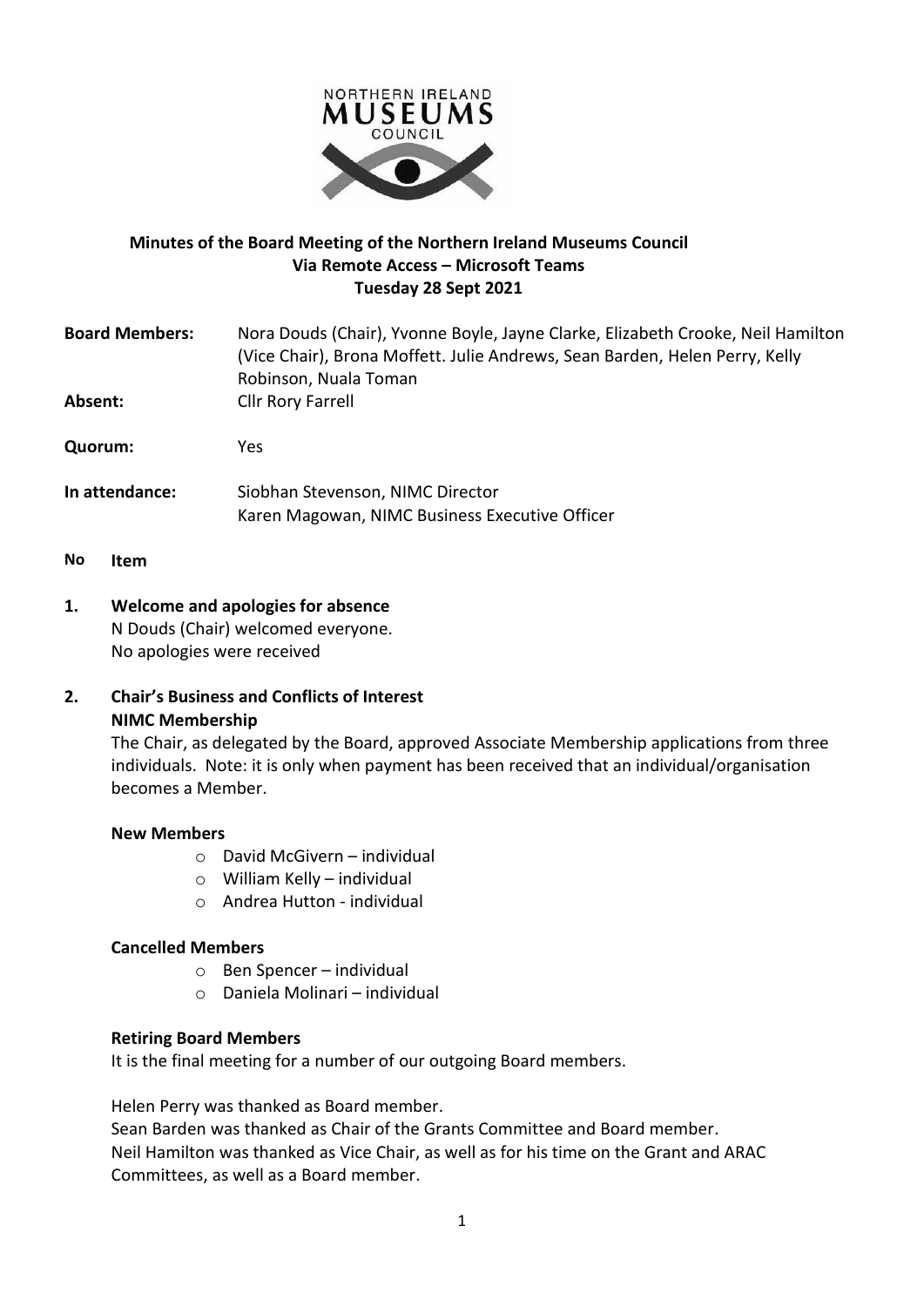Elizabeth Crooke was thanked as former Chair, as well as Chair of Business Planning Committee and as a Board member.

# **Recruitment of Board Members**

The following members have been nominated to the Board.

The Northern Ireland Regional Curators Group have now agreed that the officers elected at the AGM will be the nominees to the NIMC Board these are:

Heather McGuicken (NIRCG Chair) Jayne Clarke (NIRCG Vice chair) Paul Allison (NIRCG Secretary)

The University nomination has passed to Queen's University Belfast. They have nominated: Dr Leonie Hannan School of History, Anthropology, Philosophy and Politics Queen's University Belfast.

After a call to the Independent Museums, Mark Kennedy (Railway Preservation Society of Ireland, Whitehead Railway Museum) has been nominated.

# **Recruitment of Committee Members**

New committee members have been appointed as follows: Grant Committee- Simon Hunter as new Co-opted Member ARAC - Brona Moffett will be taking up full membership of the committee

Following the AGM meeting, the Chair will be contracting Board members to request nominations for vacant posts for Vice-Chair of the Board, Chair to the Grant Committee, Chair to the Business Planning Committee and vacant Committee posts.

# **Conflict of Interest**

The Chair asked the meeting:

- − Does any Trustee have any conflicts of interest or related party matters to declare relating to any item on the agenda for this meeting?
- − Does any Trustee have any conflicts of interest or related party matters to declare in general that have changed since they last completed a declaration form?

J Clarke declared an interest with regards to the Climate Grants grant and the Esme Mitchell grant for Mid-Antrim Museum.

The Chair reminded members that if any Trustee becomes aware of any new conflict of interest or related party matter since they last completed a declaration form, they should let the Director know immediately.

**Action 1.** The NIMC Chair to contact Board members regarding Committee vacancies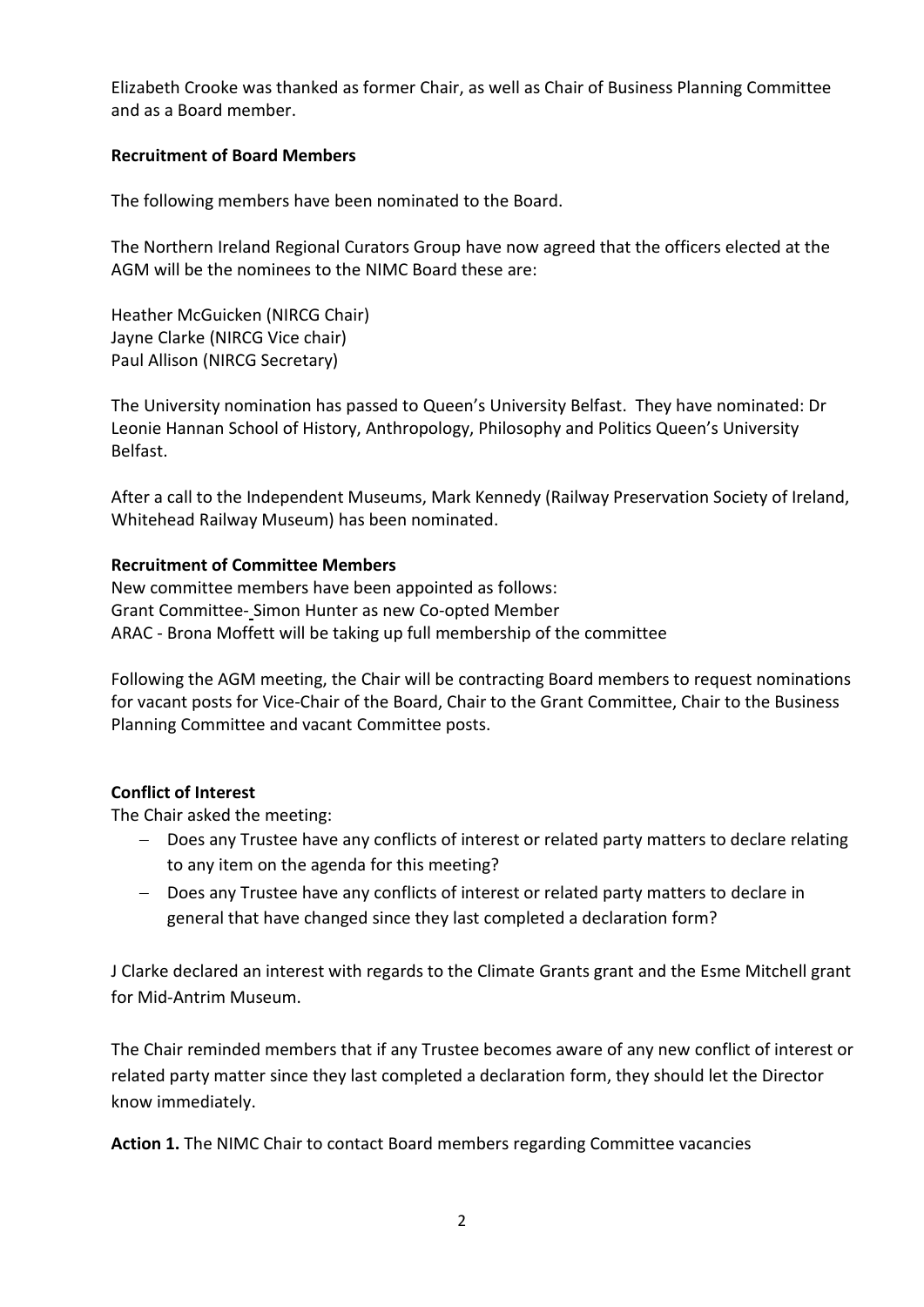**3. Minutes of Board Meeting of 29 June2021**

No amendments requested. The Minutes were approved.

Proposed: E Crooke Seconded: Brona Moffett

# **4. Matters arising from Minutes**

The NIMC Director provided the Board with an update on the following:

| <b>LIST OF ACTION POINTS</b><br>NIMC Board Meeting 29 June 2021 |                      |                                                                    |                                                     |  |  |  |  |
|-----------------------------------------------------------------|----------------------|--------------------------------------------------------------------|-----------------------------------------------------|--|--|--|--|
| <b>Action Point</b>                                             | Owner                | <b>Action</b>                                                      | <b>Status</b>                                       |  |  |  |  |
| 01                                                              | <b>NIMC Director</b> | Accreditation update in Museum Beat                                | Complete                                            |  |  |  |  |
| 02                                                              | <b>NIMC Director</b> | Update to Articles of Association considered<br>for September AGM. | If required a<br>special<br>meeting will<br>be held |  |  |  |  |
| 03                                                              | <b>NIMC Director</b> | Update time to Board Meeting in the Business<br>Planning Diary.    | Complete                                            |  |  |  |  |

There were no other matters arising.

# **5. NIMC 2020-21 Business Plan**

# **5.1 Business Performance Update – Quarter 2**

The Director reminded the Board that the 2021-22 Business Plan was still in draft and had been submitted to DfC in January 2021.

The Key Performance Targets were all on track with some being delivered already. Targets around grants and training for staff have already been met.

The one area where progress has not been possible is Accreditation. ACE are beginning to process new applications from October 2021 at the request of applicants. NI Museums Council is taking forward those in progress and will consider request to progress applications after October.

Museum Trends 2021 Report has not yet been progressed due to time constraints although requirements had been reviewed and survey tools investigated.

Late Shift has been postponed until 2022-23. In consultation with museums, it was felt there were considerable risks for museums given the uncertainty with Covid.

The Director outlined other progress against the Business Plan to date. There has been good progress with a number of areas, completed particular success has been achieved in the areas securing non grant in aid funding. A total of £181,717 and €15,000 which is approximately 65%. Thanks was noted to the funders for their interest in the applications.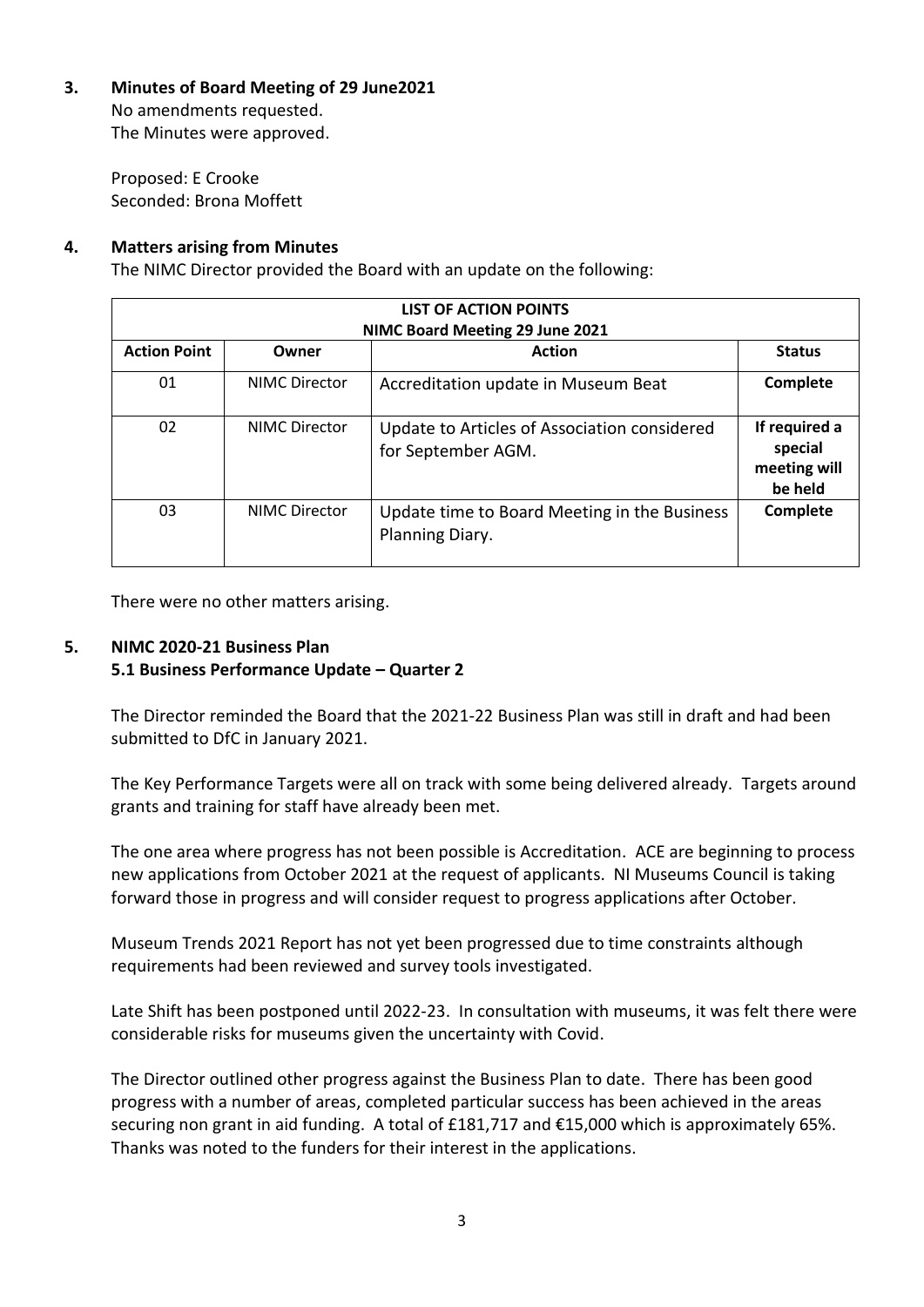The Director reported on the Digital Marketing Strategy and changes to how social media is used, NIMC website, Newsletter and Museum Beat and how this will be brought together into a Strategy.

The Board noted progress to date. Approved: J Andrews Seconded: N Hamilton

## **6. Financial Position**

The Director provided an overview of the financial position for the period to  $31<sup>st</sup>$  August 2021. Variances relate to additional income. Adjustments have been made to grant programme and project funds in line with the uplifted starting position of £232k and underspend due to reduced cost for travel and expenses because of Covid.

The Board noted the Financial Position.

## **7. Covid Quarters 3 & 4 Working Plan**

E Crooke informed the Board of a new full-time appointment to Ulster University, David Farrell-Banks, Research Associate, Museums, Crisis and Covid 19 Research Project. The Board noted that NIMC can avail of David's expertise and use him for research work for the museums sector on risk management, re-assurance and Covid 19 – before and after.

There was some discussion regarding staff returning to the office in some form of hybrid working pattern. It was agreed that there was a need to plan for a return to workspace and to move toward hybrid working. The Board discussed the need to take into account the staff's wellbeing, stress management, to retain flexibility. Liaison with NMNI is required and the following documents would need to be reviewed Working at Home Policy and the Risk Assessment and Plan.

**Action 2.** The NIMC Director to take forward planning to facilitate a return to the office

#### **8. NIMC Director's Report**

The Director presented her report and drew attention to the following:

- Meetings with Partner Organisations
- Access and Inclusion audits it is proposed that NIMC uses project funding to complete these
- Student placements (8 EoI for UU and 7 for QUB)
- Dementia friendly programme
- RRR National Gallery Tour nomination for National Lottery Project of the Year
- Museums Now
- Funding achieved from the Climate Change Fund
- Expression of interest to Esme Fairbairn Collections Fund

The ongoing issues were also reported on:

1. MOU/MOTO between NI Museums Council and National Museums NI Feedback has been received which highlights the potential costs of developing and implementing an agreement for both parties. There seems to be no appetite for this to be carried out.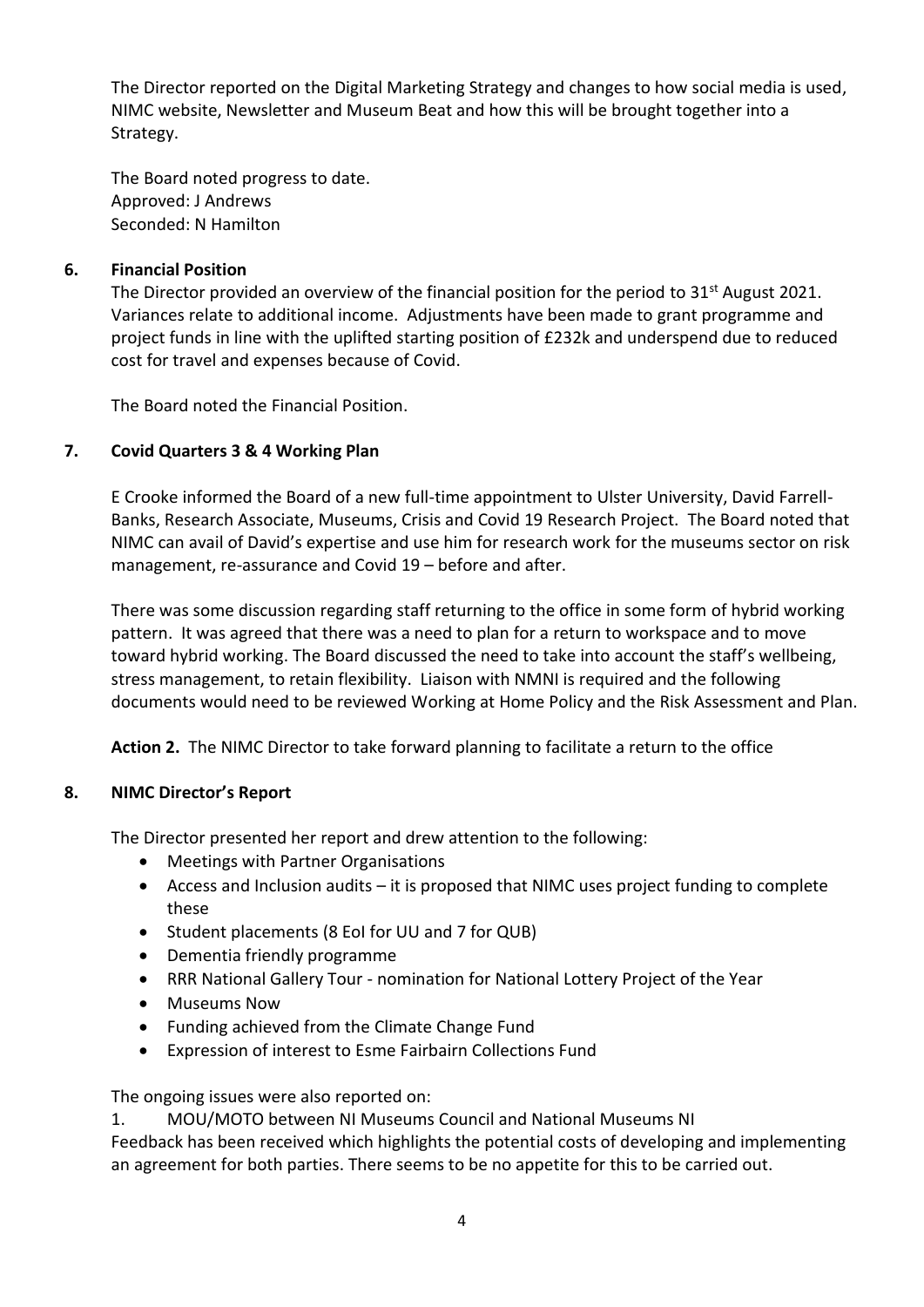The Business Planning Committee asked that it is raised with the Board. Approaches have been made to instead secure an undertaking from NMNI that a notice period will be provided. The Board endorsed the approach and emphasised the need to have some written reassurance.

# 2. Articles of Association

Any change to the Articles requires discussion with DfC and approval at an AGM. The Director to research previous changes that had been suggested and bring them to the Board.

## 3. Partnership Agreement

A first draft based on a template issued by the Department has been completed. No further progress is reported.

The Board noted the Director's Report.

**Action 3** The Director to take froward discussions with NMNI regarding a written assurance on notice period.

**Action 4** The Director to research changes to the Articles of Association and bring them to a future meeting of the Board.

## **9. Risk Register**

The Audit & Risk Assurance Committee reviewed and approved the NI Museum Council's Risk Register at its meeting on the 17 Aug 2021. There was very little change.

The following were noted in particular:

- **Risk 2**
- A1 NIMC has been moving forward to contact those with reviews that were in progress and those Working Towards Accreditation

No new risks have been identified The Board Approved the Risk Register

Proposed: J Clarke Seconded: N Hamilton

#### **10. Governance**

#### **10.1 Report to Those Charged with Governance**

The Director presented the final Report. There are no changes since draft report presented and all recommendations had now been acted upon.

#### **10.2 Bi Annual Assurance Statement**

Director drew attention to areas highlighted in yellow in particular the Business Continuity Plan and implementation of Cyber Security Review.

The Board approved the Report and the Bi Annual Assurance Statement.

Proposed: J Clarke Seconded: J Andrews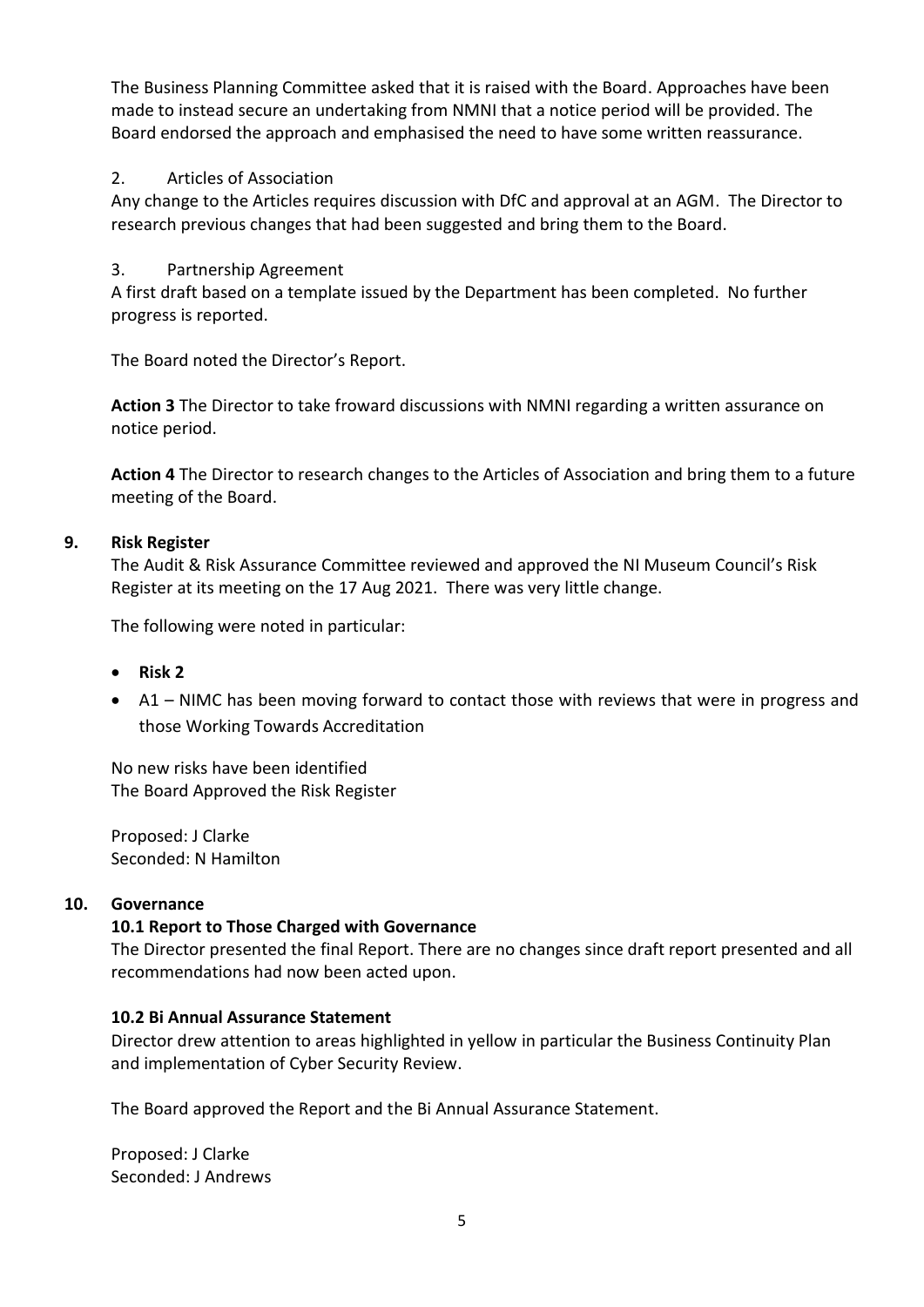## **11. Fraud and Bribery Prevention Policy**

The Director presented the Fraud and Bribery Prevention Policy, there are no major updates.

The Board Approved the Policy.

Proposed: N Hamilton Seconded: J Andrews

#### **12. Report of the Audit & Risk Assurance Committee**

The Board noted the Report of the Audit & Risk Assurance Committee (ARAC) and the draft Minutes of the meeting held on 17 Aug 2021.

## **The NIMC Board:**

- Noted the Report
- Noted the draft Minutes of the 17 Aug 2021

Proposed: Nuala Toman Seconded: Sean Barden

## **13. Report of the Grant Committee**

The Board noted the Report of the Grant Committee and draft Minutes of the meeting held on 22 June 2021.

#### **Museums Challenge: Climate Change**

Eight applications were received. DfC have offered funding so that all those meeting the criteria can be funded. 7 have been recommended for funding as follows:

A summary of the assessments is available in Appendix 2.

| Code    | <b>Applicant</b>        | <b>Total</b> | Grant     | Capital      | <b>Non-Capital</b> | <b>Score</b> |
|---------|-------------------------|--------------|-----------|--------------|--------------------|--------------|
|         |                         | Cost         | Requested | contribution | contribution       | (out of      |
|         |                         | (£)          | (£)       | (£)          | (£)                | 100)         |
| CC01 21 | <b>Tower Museum</b>     | 23,000       | 20,000    | 7,000        | 13,000             | 77           |
| CC02 21 | Milford House           | 21,500       | 20,000    | 14,500       | 5,500              | 35           |
| CC03 21 | Florencecourt (NT)      | 5,050.00     | 3,750     | 2500         | 1250               | 69           |
| CC04 21 | Springhill (NT)         | 28,450       | 19,150    | 14,800       | 4350               | 60           |
| CC05 21 | North Down Museum       | 21,000       | 19,100    | 11,000       | 8100               | 88           |
| CC06 21 | Mid Antrim Museum       | 19,550       | 17,550    | 8500         | 9050               | 83           |
| CC07 21 | Armagh Robinson         | 17,946       | 17,946    | 17,800       | 146                | 72           |
|         | Library & No. 5 Vicars' |              |           |              |                    |              |
|         | Hill                    |              |           |              |                    |              |
| CC08 21 | <b>RPSI</b>             | 22,000       | 20,000    | 20,000       | 0                  | 68           |
|         |                         | 158,496      | 137,496   | 96,100       | 41,396             |              |

The Board congratulated the Director on the grants funding.

#### **RECOMMENDATION – Support seven museums at a value of £117,496.00.**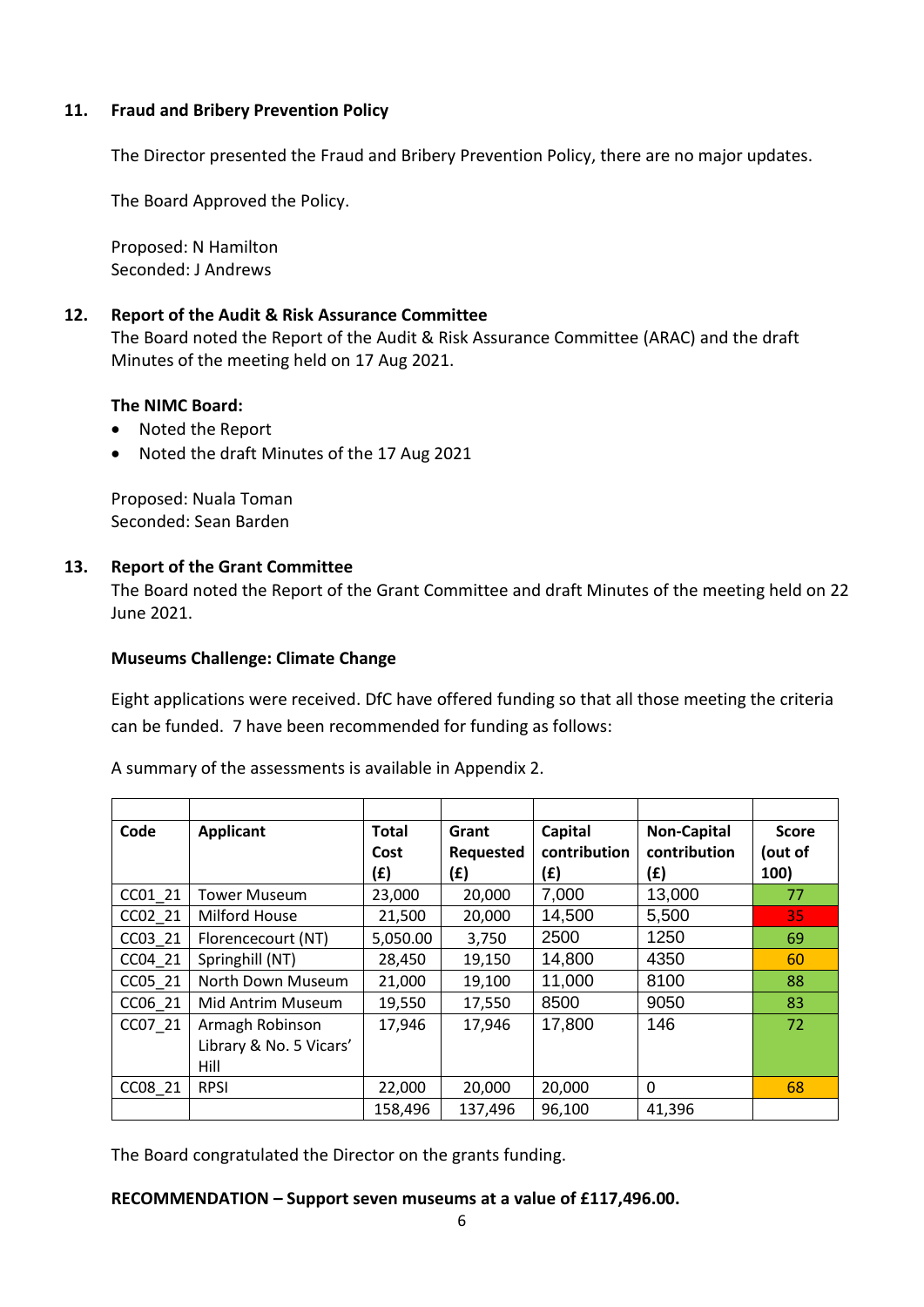## **The NIMC Board:**

- 1. Noted the Report by the Grant Committee
- 2. Approved the Museums Challenge: Climate Change recommendations
- 3. The Board noted the draft Minutes of the 14<sup>th</sup> Sept 2021
- 4. The Board approved the Grant Policy

Proposed: J Clarke Seconded: J Andrews

#### **14. Report of the Business Planning Committee**

The Board noted the Report of the Business Planning Committee and draft Minutes of the meeting held on 2021 and in particular the proposals for development of the Corporate Strategy. The Board commended the progress with draft strategy and felt it represented a fresh and impactful direction for NIMC.

#### **The NIMC Board:**

- Noted the Report
- Noted the draft Minutes of the 17<sup>th</sup> Aug 2021
- Noted and approved the outline Draft Corporate Strategy 2022-2025

Proposed: Y Boyle Seconded: K Robinson

*The Business Executive Officer left the meeting.*

#### **15. Review of Organisational Structure & Staffing Update**

The Director updated the Board on the NIMC Staffing Matters (including Organisational Review recommendations) considered at BPC

> o BPC Considered the changes in staffing, budget and grant monies since the Review was undertaken. In the light of the increased work-load it was considered that there was limited scope to reduce staffing levels at present.

The Board discussed the review and it was agreed to pause further consideration of change to structure in the light of the current context which included a period of change due to Covid and change in Board membership, recent fundraising achievements and the direction of travel with the new Corporate Strategy.

The Review was considered helpful in identifying alignment of structure, skills needs and potential outsourcing/shared services.

It was recommended that the review should be revisited in 6 months to a year and that this pause should be communicated to staff.

It was further recommended that the Development Officer post being made permanent should be raised with DfC.

**Action 5.** Director to communicate with staff on the "pause" to the review